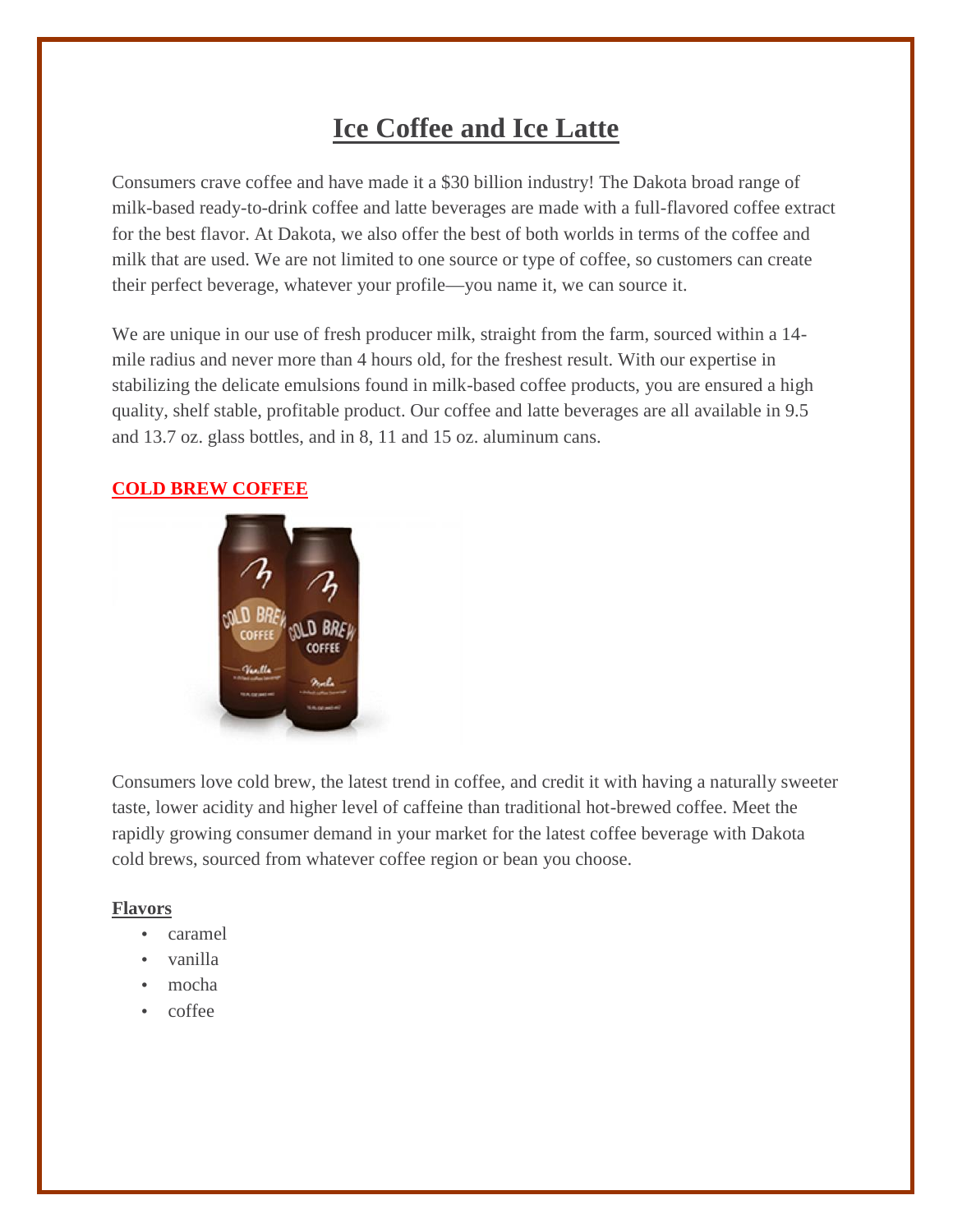## **ICED LATTES**



The most popular ready-to-drink coffee beverage, naturally delicious iced lattes are the perfect grab-and-go refreshment for today's busy consumer. Created with our signature producer milk straight from the farm for the best taste, our iced lattes combine full-brewed coffee flavor blended with calcium rich milk for a smooth and creamy beverage.

#### Flavors

- s'mores
- peppermint mocha
- pumpkin spice
- caramel
- vanilla lite
- mocha lite
- vanilla
- coffee
- mocha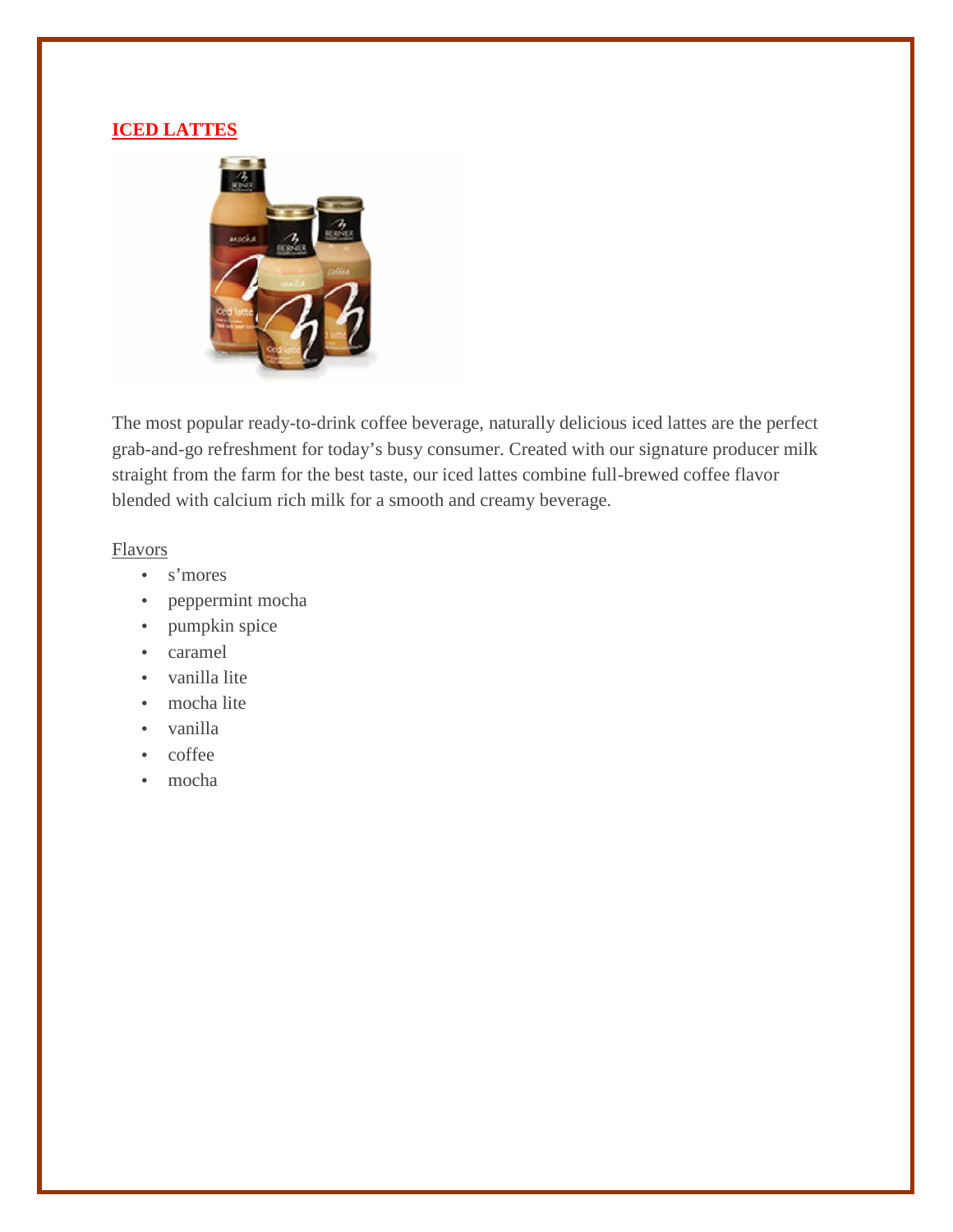## **COFFEE ENERGY**



Give busy consumers their latest favorite—supercharged coffee drinks for an extra shot of get up-and-go. Consumers love the delicious taste and double shot of energy and alertness combined in our coffee energy drinks, infused with increased caffeine and energy-inducing ingredients like taurine, guarana and ginseng.

#### **Flavors**

- custom
- caramel
- vanilla
- mocha
- ) coffee